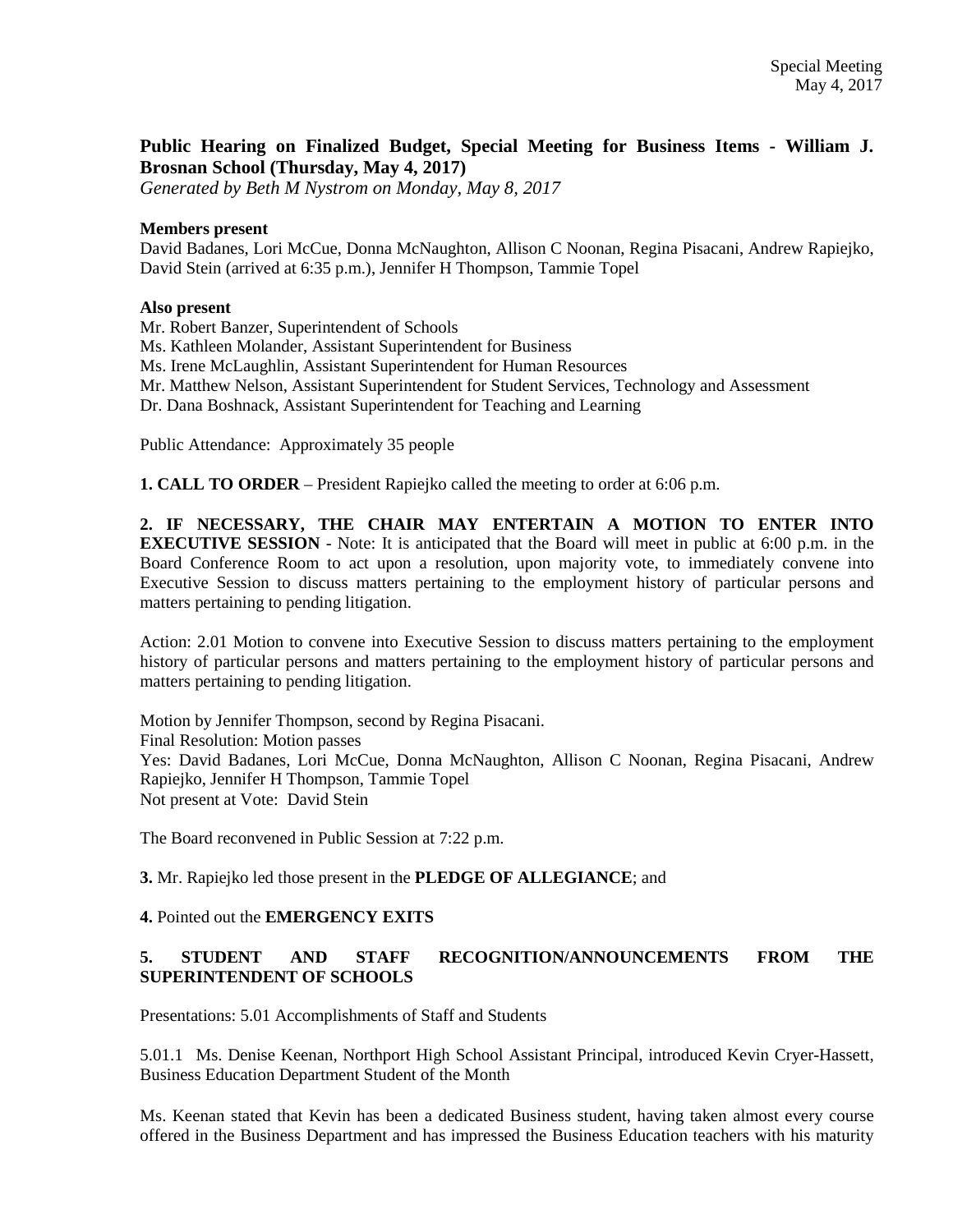and willingness to give of himself to help others. He has earned the respect of his classmates and the faculty because of his inquisitive nature and kind demeanor.

Ms. Keenan read the following comments from Kevin's teachers: Mrs. Cogan noted that Kevin puts 100% into his work, says thank you at the end of each class, does additional work outside of course expectations, shares articles and business videos with teachers that are relevant to the curriculum, and always has interesting points of news to share with the class. His great communication skills enliven class discussions. Mrs. Price stated that Kevin's love of Business was evident even at an early age. He figured out how much he really likes business and focused his high school electives on business courses. Kevin is kind and conscientious, works hard, is always contributing to class discussions, and is always asking questions. Kevin is very mature and a leader in the classroom. Kevin has been a natural leader in DECA, the business club, and has excelled in several different competitions. Mr. Winter noted that Kevin is sincere and honest and possesses an intense, look-you-in-the-eye sincerity that reminds him more of a seasoned and experienced businessman or a corporate CEO than a 17-year-old young man.

Kevin is a two-sport varsity athlete, has volunteered as a camp counselor assisting the younger members of our community in learning about sports and about playing the game correctly. Kevin is a role model for his peers and an ambassador for all young adults. Kevin will be studying business administration at Marist College in the fall.

President Rapiejko and Superintendent Banzer congratulated Kevin on his fine accomplishments and presented him with a commendation from the Board.

#### **6. BRIEF OVERVIEW OF THE PROPOSITIONS ON THE MAY 16, 2017 BALLOT**

Superintendent Banzer stated that the essential budget question is how we meet the needs of our learners in a fiscally responsible way. Mr. Banzer reviewed the proposed 2017-2018 budget highlights including maintaining all instructional programs, maintaining all extra/co-curricular and athletic programs, continuing Building & Grounds/Capital projects, expanding co-teaching model at elementary and secondary levels, upgrading Art, Music & Technology equipment to enhance instruction at secondary level, new AED machines for athletics, new physical education and athletic equipment – wrestling, volleyball & track, and equipment to enhance middle school(s) 1:1 Technology Initiative – Flex Learning Spaces. Mr. Banzer reviewed the proposed 2017-2018 Capital Projects through the Capital Reserve and General Fund. The proposed expenditures in the 2017-2018 budget are as follows: Program - \$124,356,138, Capital - \$23,095,452, Administrative - \$15,855,250. The proposed 2017-2018 revenue is as follows: Levy - \$142,972,406, State Aid - \$15,317,807, Fund Balance - \$2,500,000, Miscellaneous Revenue - \$2,153,000, Reserves - \$363,627. Mr. Banzer reviewed the Budget History from 2012-2013 to 2017-2018, noting that it is the sixth year of a budget to budget increase less than 1.85%. Mr. Banzer reviewed the Revenue Sources – Tax Levy from 2012-2013 to 2017-2018, noting that it is the sixth year of a levy increase below the tax cap. The estimated tax rate calculation is as follows: Tax Levy/Assessed Valuation = Tax Rate per \$100, \$142,972,406/\$79,805,498 = \$179.15 per \$100. Estimated increase of \$115 per year for property assessed at \$3,800. Mr. Banzer reviewed the contingent budget and the budget development process.

There are two propositions on the May 16, 2017 ballot. Proposition No. 1 is the 2017-2018 budget in the amount of \$163,306,840 and Proposition No. 2 is the authorization to expend \$1,577,500 for capital projects. There are two candidates for one open seat on the Board of Education, Thomas Loughran and Donna McNaughton. There will be a Meet the Candidates Night on Tuesday, May  $9<sup>th</sup>$  at 7:00 p.m. at Northport High School.

**7. COMMUNITY QUESTIONS REGARDING THE PROPOSITIONS ON THE MAY 16, 2017 BALLOT** (If you wish to address the Board, please fill out a card and hand it to the District Clerk)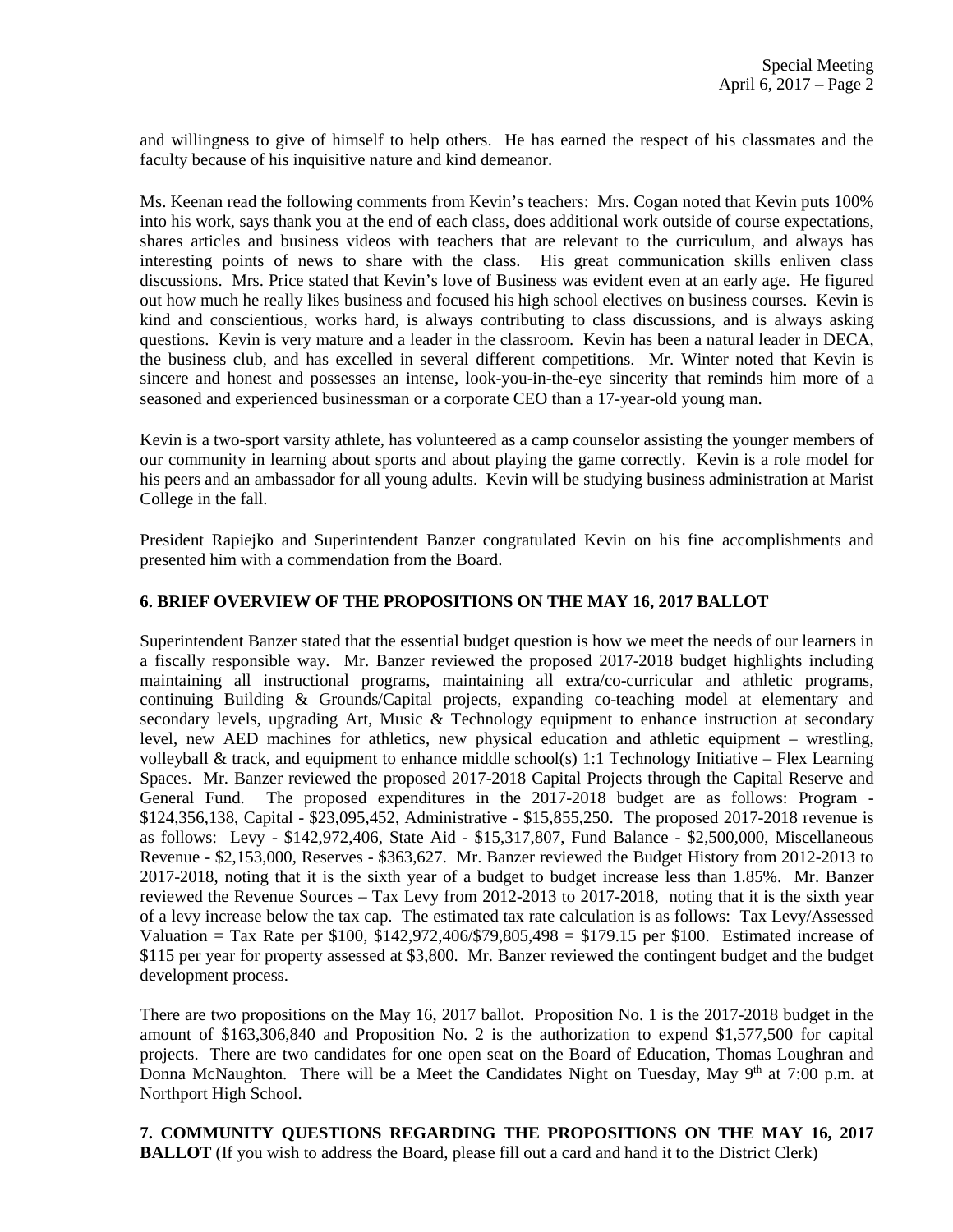Name Comment Irene Taub Stated that she has two children in the District, one in a 12:1:1 class at Norwood Avenue Parent School. She is disappointed to learn that her child will have to leave Norwood and attend Dickinson with the new co-teaching model proposed for the 2017-2018 school year. Mrs. Taub stated that her child will not benefit from the program and would like to understand the change for students who will not benefit from it.

Mr. Banzer stated that he will look into Mrs. Taub's concerns and speak with her directly.

Mike Gozelski Stated that as a parent and president of the booster club, he is very much appreciative of Parent all the work Mr. Klimuszko has done with the Physical Education and Athletics Department.

## **8. ADJOURN PUBLIC HEARING AND CONVENE INTO SPECIAL BUSINESS MEETING (7:45 p.m.)**

Procedural: 8.01 Designation by the Board President of Board Members to bring voting returns to the William J. Brosnan School (Election Headquarters) on May 16, 2017 from Fifth Avenue Elementary School, Dickinson Avenue Elementary School and William J. Brosnan School

Trustee Topel will bring the voting returns from Fifth Avenue Elementary School, Vice President Stein will bring the returns from Dickinson Avenue Elementary School, and Trustee Thompson will bring the voting returns from the William J. Brosnan School.

## **9. APPROVAL OF MINUTES**

Action: 9.01 Minutes

Recommendation to approve the following minutes with revision discussed on 9.01.1:

- 9.01.1 April 6, 2017 Special Meeting
- 9.01.2 April 20, 2017 Special Meeting
- 9.01.3 April 25, 2017 BOCES Vote

Motion by Jennifer H Thompson, second by Regina Pisacani. Final Resolution: Motion Passes

Yes: David Badanes, Lori McCue, Donna McNaughton, Allison C Noonan, Regina Pisacani, Andrew Rapiejko, David Stein, Jennifer H Thompson, Tammie Topel

## **10. SPECIAL REPORTS**

Presentations: 10.01 Business Education Department Instructional Initiatives

Ms. Denise Keenan, Chairperson of the Business Education Department, presented the Business Education Department 21st Century Skills. Student presenters were Luciana Arteaga, Nicholas Carino, Kevin Cryer-Hassett, Kelly Finegan, Katelyn Oster, Summer Renkewitz, Lauren Ricciuti and Colin Trainor. The students told of their experiences with the variety of business courses offered at the high school, the  $21<sup>st</sup>$ Century skills they have developed, their perspective on the Academy of Finance program, the experiential learning opportunities, learning "soft skills", and global awareness. The Business students competed in a variety of DECA competitions, applying the skills they learned, and participated in the Young Professionals Chamber of Commerce competition. At the 2016 DECA YPCC Northport High School awards included first place and second place in Sport Marketing, and third place in Travel and Tourism, Public Relations, Human Resources, and Hospitality Services. The students highlighted their experiences at DECA Regional Level and State Level, the Finance and Culture Tour of Ireland, and the High School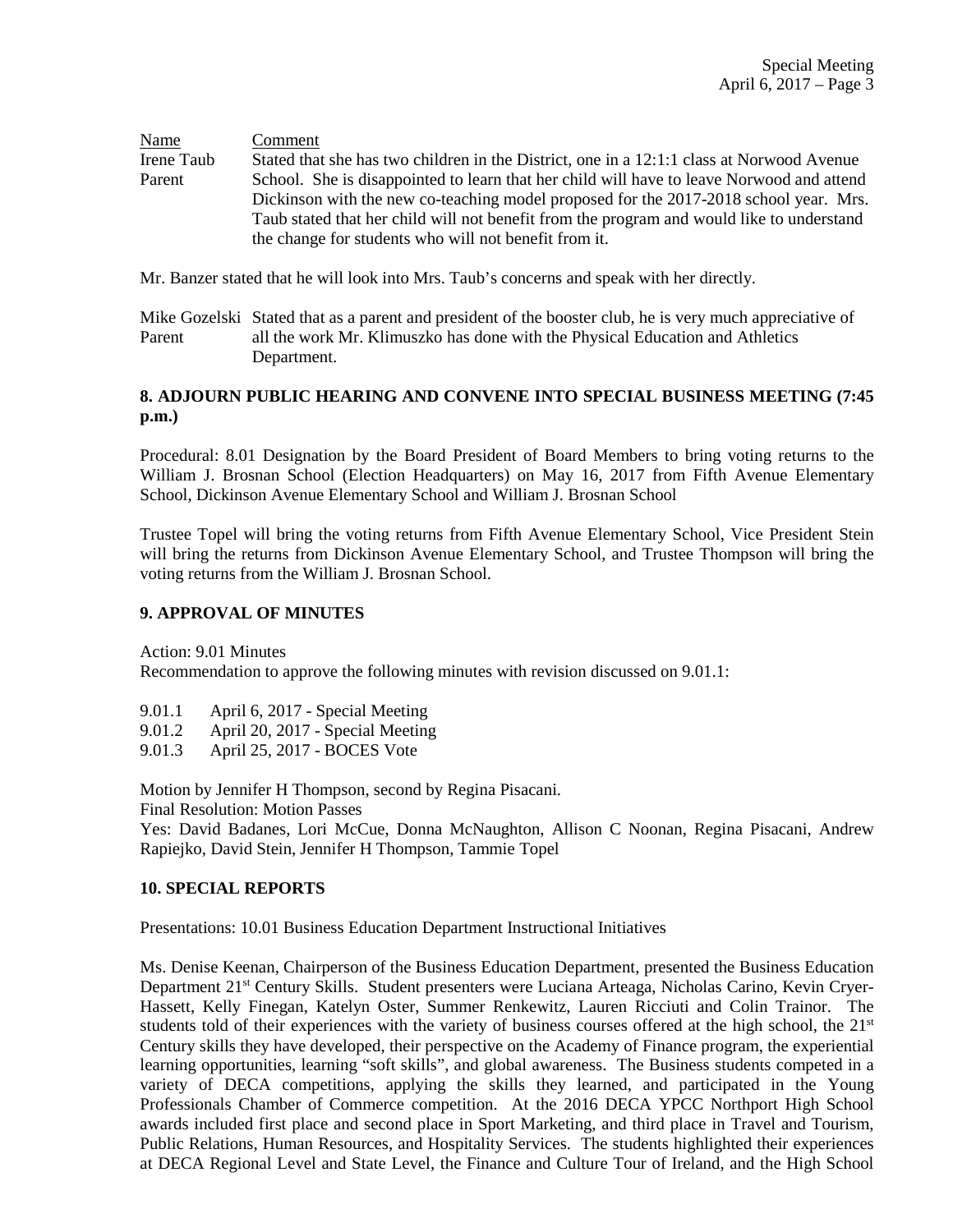Heroes Junior Achievement Foundation. All Academy of Finance juniors participate in mock interviews and attend college visits. Industry professionals share their knowledge in the guest speaker series. The life and career skill gained include flexibility and adaptability, initiative and self-direction, social and cross-cultural skills, productivity and accountability, and leadership and responsibility.

Ms. Keenan stated that Northport High School's Academy of Finance has been awarded "Distinguished Status" for 2014, 2015 and 2016, range the NASDAQ closing bell, and has been featured in the news. Ms. Keenan reviewed the IB Business and Management results, program growth and the relevance of high school Business Education classes on college majors and career options.

The Board of Education thanked the students and Ms. Keenan for their very informative report.

## **11. SUPERINTENDENT'S REPORT, GENERAL - FOR BOARD ACTION**

Action: 11.01 Personnel Actions Report Recommendation to approve the attached Personnel Actions Report

President Rapiejko announced the retirements of Ellen Comiskey, Special Education, Rosemary Posillico, Senior Clerk Typist, and Catherine Pryal, Principal Stenographer

Motion by Donna McNaughton, second by Regina Pisacani. Final Resolution: Motion Passes Yes: David Badanes, Lori McCue, Donna McNaughton, Allison C Noonan, Regina Pisacani, Andrew Rapiejko, David Stein, Jennifer H Thompson, Tammie Topel

Action: 11.02 Schedule J - Committee on Special Education Recommendation to approve Schedule J - Committee on Special Education

Motion by Donna McNaughton, second by Regina Pisacani. Final Resolution: Motion Passes Yes: David Badanes, Lori McCue, Donna McNaughton, Allison C Noonan, Regina Pisacani, Andrew Rapiejko, David Stein, Jennifer H Thompson, Tammie Topel

Action: 11.03 Appointment of Election Workers Recommendation to appoint the following Election Workers for the May 16, 2017 Budget Vote and Election of Trustees:

Rebecca Byrne, Antoinette Brown, Margaret Gardiner, Carole Dickter, Barbara Kaminski, William Masucci, Kathleen Perry, Joseph Perry, Lauren Pollock, Carol Deegan, John Killelea, Barbara Oestel, Maureen O'Brien, Cathy Brindisi, Barbara Cipullo, Laura Conti, Helen Ensmenger, Eva Koch, Susan Lee, Aida Pintouri-Bould, Estelle Troglio, Audrey McLaughlin, Jane Hudson, Joseph G. Maione, Dorothy Walsh, Mia Bechtold, Anne Cajigas, Isabelle Carpentier, Marion Cochrane, Jennifer Frost, Stephanie Manzi, Pat Naples, Jeanne Rogers, Nancy Seals, Joan Zaffiris, Janet Hayes, Ken Doyle, Lori Drucker

Motion by Donna McNaughton, second by Regina Pisacani.

Final Resolution: Motion Passes

Yes: David Badanes, Lori McCue, Donna McNaughton, Allison C Noonan, Regina Pisacani, Andrew Rapiejko, David Stein, Jennifer H Thompson, Tammie Topel

Action: 11.04 Policies: Second Read and Adopt Recommendation to receive for a second read and adopt the following policies: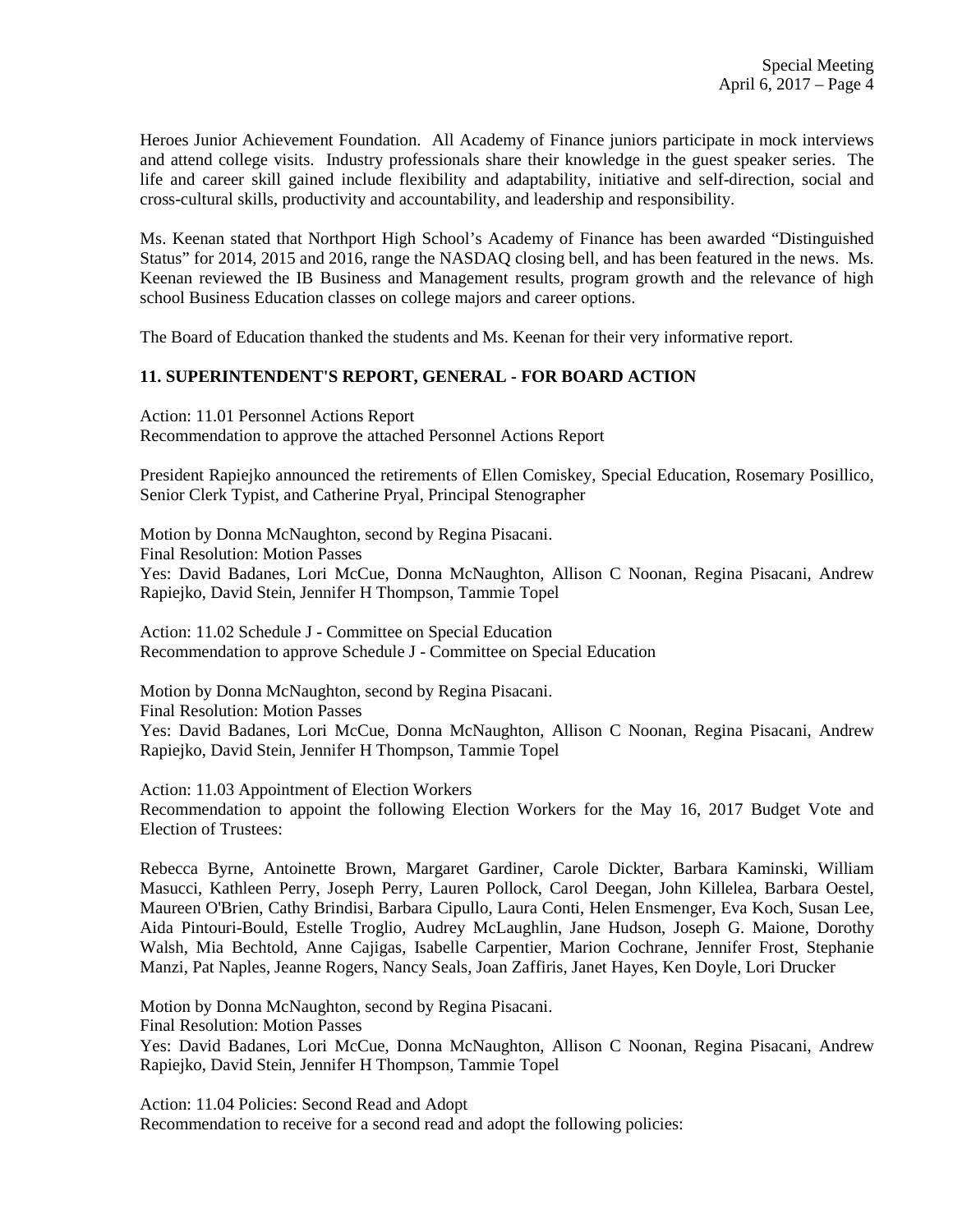- 11.04.1 Policy #5220 "Student Publications, Productions and Exhibitions" (replaces #6114.1 Student Freedom of Expression, #6145.3 - Student Publications and Distribution of Publications and Literature, #6145.4 - Guidelines for the Selection of School Productions)
- 11.04.2 Policy #5440 "Student Drug and Alcohol Abuse"
- 11.04.3 Policy #6240 "Investment Policy"

Motion by Donna McNaughton, second by Regina Pisacani.

Final Resolution: Motion Passes

Yes: David Badanes, Lori McCue, Donna McNaughton, Allison C Noonan, Regina Pisacani, Andrew Rapiejko, David Stein, Jennifer H Thompson, Tammie Topel

Action: 11.05 Policies: First Read

Recommendation to receive for a first read the following policies:

- 11.05.1 Policy #0100 "Equal Opportunity" (revision)
- 11.05.2 Policy #4326 "Instruction of English Language Learners" (replaces #4326 Limited English Proficiency Instruction)
- 11.05.3 Policy #8130 "School Safety Plans and Teams" (revision)

Motion by Donna McNaughton, second by Regina Pisacani.

Final Resolution: Motion Passes

Yes: David Badanes, Lori McCue, Donna McNaughton, Allison C Noonan, Regina Pisacani, Andrew Rapiejko, David Stein, Jennifer H Thompson, Tammie Topel

Action: 11.06 Impartial Hearing Officer

Recommendation to approve the following resolution:

"BE IT RESOLVED, that in accordance with Board Policy and State Regulation, the Board of Education approve the appointment of Ms. Denise Washington, 158 Frederick Avenue, Roosevelt, NY 11575 to serve as Impartial Hearing Officer for the purpose of conducting an impartial hearing in accord with Policy 4321, Program for Students with Disabilities under IDEA and Article 89."

Motion by Donna McNaughton, second by Regina Pisacani. Final Resolution: Motion Passes

Yes: David Badanes, Lori McCue, Donna McNaughton, Allison C Noonan, Regina Pisacani, Andrew Rapiejko, David Stein, Jennifer H Thompson, Tammie Topel

## **12. SUPERINTENDENT'S REPORT, FINANCIAL - FOR BOARD ACTION**

Action: 12.01 BIDS Recommendation to take specified action on the following BID:

BUILDINGS & GROUNDS 12.01.1 AWARD: Theatrical Lighting Upgrades at East Northport Middle School

Motion by Lori McCue, second by Jennifer H Thompson. Final Resolution: Motion Passes Yes: David Badanes, Lori McCue, Donna McNaughton, Allison C Noonan, Regina Pisacani, Andrew Rapiejko, David Stein, Jennifer H Thompson, Tammie Topel

Action: 12.02 Donations to the District Recommendation to receive the following donations to the District: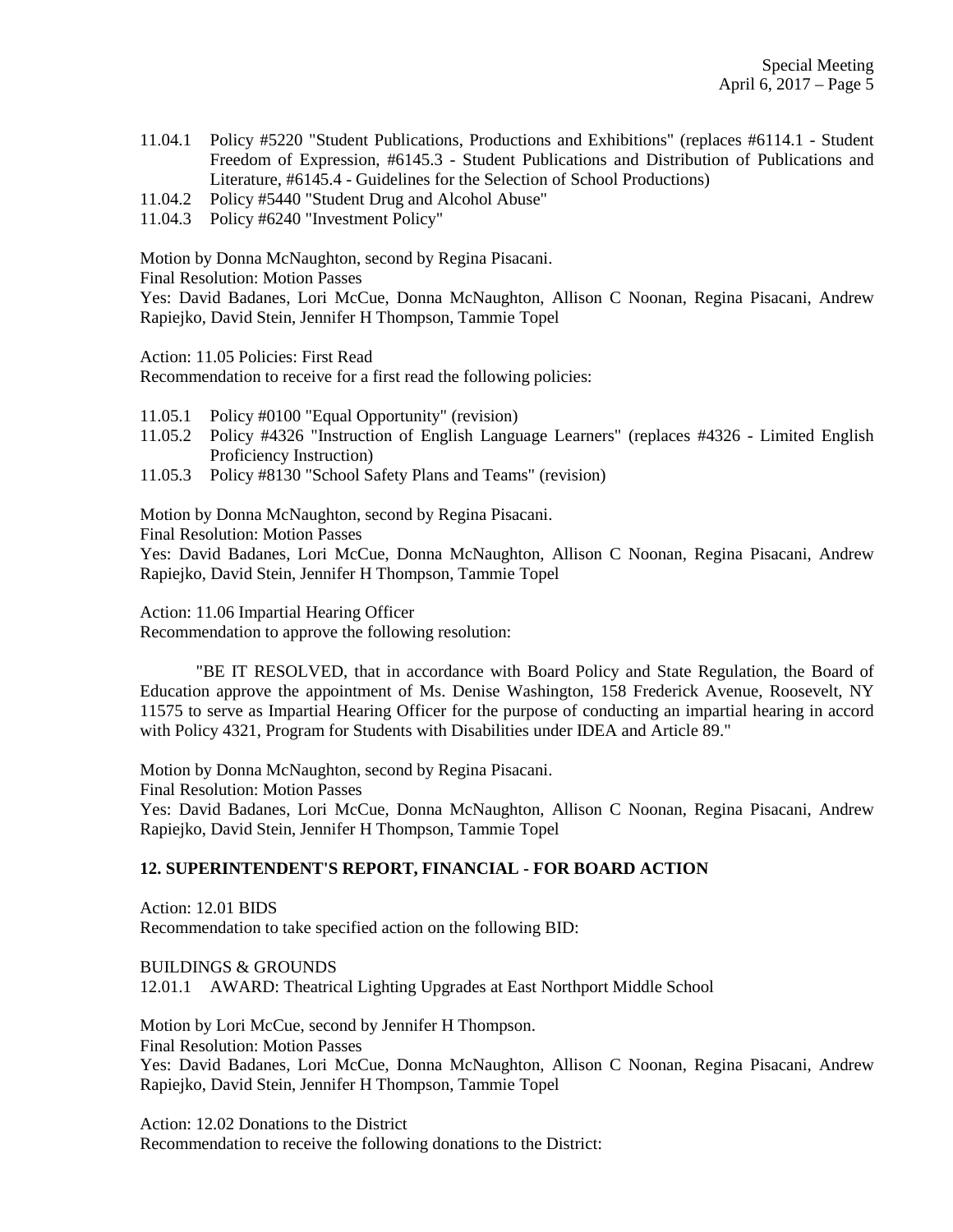- 12.02.1 \$200.00 from Charles and Barbara Beck to the Robert Rothar Memorial Scholarship
- 12.02.2 \$250.00 from Jill and Eric Welch to the Geraldine Welch Memorial Scholarship
- 12.02.3 \$500.00 from the Northport Community Band to the Robert and Marjorie Krueger Scholarship
- 12.02.4 \$100.00 from John and Pamela Dayton to the Robert and Marjorie Krueger Scholarship
- 12.02.5 \$40.00 from Lee and Nancy Reycraft to the James Cassara Scholarship
- 12.02.6 \$385.00 from the Faculty Recital Fundraiser distributed as follows: \$95.00 to the Robert Padgett Scholarship, \$95.00 to the Garland Butts Scholarship, \$95.00 to the Dora Clark Scholarship, \$100.00 to the Michael C. Kaufman Scholarship
- 12.02.7 \$227.60 from East Northport Middle School 7th Grade Entrepreneurs to the Leslie Spanko Memorial Scholarship
- 12.02.8 \$570.00 from Shelly Brischler to the Leslie Spanko Memorial Scholarship

Motion by Lori McCue, second by Jennifer H Thompson.

Final Resolution: Motion Passes

Yes: David Badanes, Lori McCue, Donna McNaughton, Allison C Noonan, Regina Pisacani, Andrew Rapiejko, David Stein, Jennifer H Thompson, Tammie Topel

Action: 12.03 Tax Anticipation Note Resolution

Recommendation to approve the following Tax Anticipation Note Resolution:

TAX ANTICIPATION NOTE RESOLUTION OF NORTHPORT-EAST NORTHPORT UNION FREE SCHOOL DISTRICT, NEW YORK, ADOPTED MAY 4, 2017, AUTHORIZING THE ISSUANCE OF NOT TO EXCEED \$40,000,000 TAX ANTICIPATION NOTES IN ANTICIPATION OF THE RECEIPT OF TAXES TO BE LEVIED FOR THE FISCAL YEAR ENDING JUNE 30, 2018

"RESOLVED BY THE BOARD OF EDUCATION OF NORTHPORT-EAST NORTHPORT UNION FREE SCHOOL DISTRICT, IN THE COUNTY OF SUFFOLK, NEW YORK, AS FOLLOWS:

Section 1. Tax Anticipation Notes (herein called "Notes") of Northport-East Northport Union Free School District, in the County of Suffolk, New York (herein called "District"), in the principal amount of not to exceed \$40,000,000, and any notes in renewal thereof, are hereby authorized to be issued pursuant to the provisions of Sections 24.00 and 39.00 of the Local Finance Law, constituting Chapter 33-a of the Consolidated Laws of the State of New York (herein called "Law").

Section 2. The following additional matters are hereby determined and declared:

- (a) The Notes shall be issued in anticipation of the collection of real estate taxes to be levied for school purposes for the fiscal year commencing July 1, 2017 and ending June 30, 2018, and the proceeds of the Notes shall be used only for the purposes for which said taxes are levied.
- (b) The Notes shall mature within the period of one year from the date of their issuance.
- (c) The Notes are not issued in renewal of other notes.
- (d) The total amount of such taxes remains uncollected at the date of adoption of this resolution.

Section 3. The Notes hereby authorized shall contain the recital of validity prescribed by Section 52.00 of the Law and shall be general obligations of the District, and the faith and credit of the District are hereby pledged to the punctual payment of the principal of and interest on the Notes and unless the Notes are otherwise paid or payment provided for, an amount sufficient for such payment shall be inserted in the budget of the District and a tax sufficient to provide for the payment thereof shall be levied and collected.

Section 4. Subject to the provisions of this resolution and the Law, and pursuant to Sections 50.00, 56.00, 60.00 and 61.00 of the Law, the power to sell and issue the Notes authorized pursuant hereto, or any renewals thereof, and to determine the terms, form and contents, including the manner of execution, of such Notes, and to execute arbitrage certifications relative thereto, is hereby delegated to the President of the Board of Education, the chief fiscal officer of the District.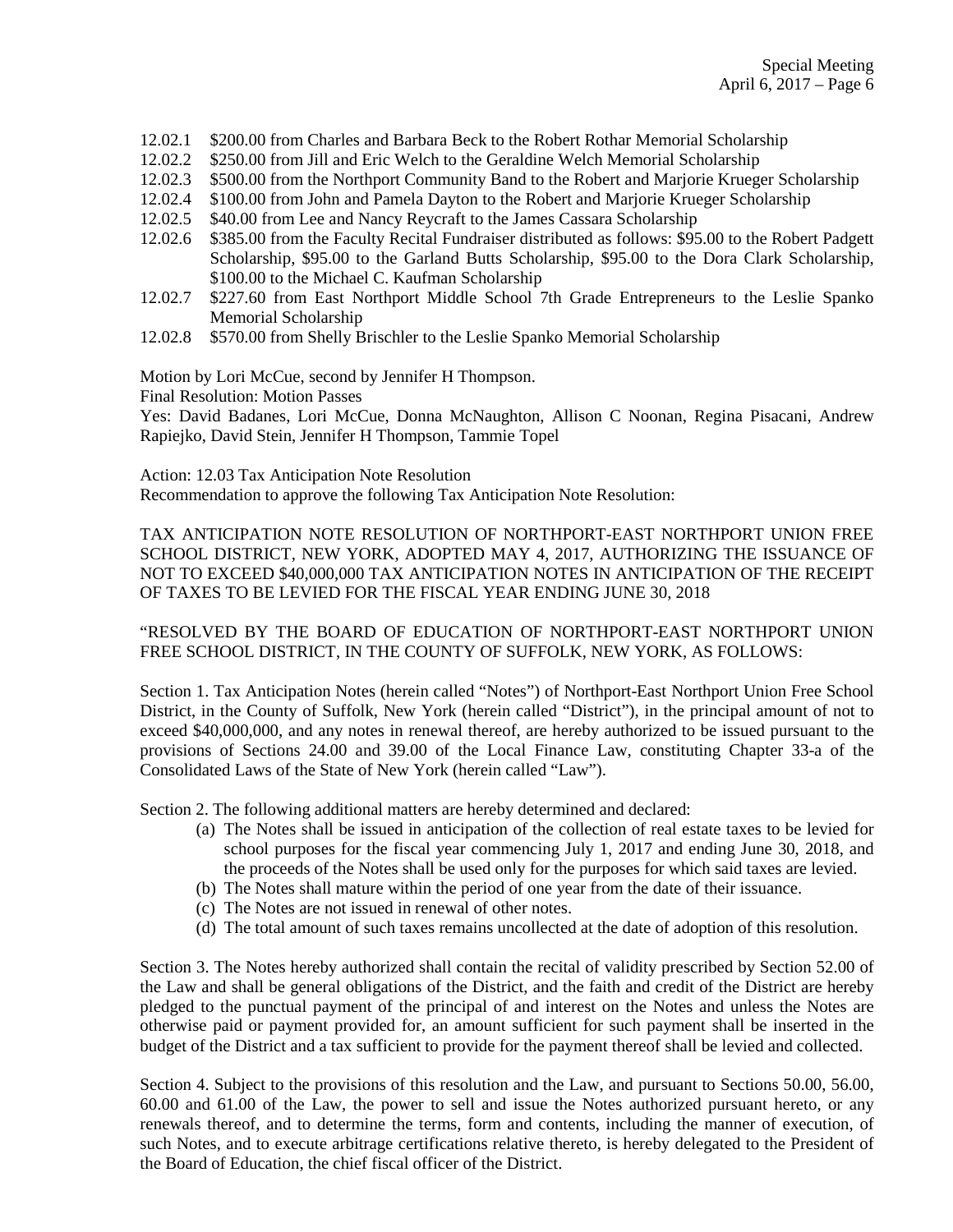Section 5. The Notes shall be executed in the name of the District by the manual signature of the President of the Board of Education, the Vice President of the Board of Education, the District Treasurer, the District Clerk, or such other officer of the District as shall be designated by the chief fiscal officer of the District, and shall have the corporate seal of the District impressed or imprinted thereon which corporate seal may be attested by the manual signature of the District Clerk.

Section 6. This resolution shall take effect immediately.

Motion by Lori McCue, second by Jennifer H Thompson.

Final Resolution: Motion Passes

Yes: David Badanes, Lori McCue, Donna McNaughton, Allison C Noonan, Regina Pisacani, Andrew Rapiejko, David Stein, Jennifer H Thompson, Tammie Topel

Action: 12.04 Bronx Zoo Field Trip Donation Recommendation to approve the following resolution:

"BE IT RESOLVED, that the Board of Education hereby gratefully accepts a donation of \$2,655 from Northport-East Northport residents whose names are more fully set forth in the attached document, for the purposes of the Norwood Avenue Elementary School 5th Grade Bronx Zoo field trip and increase the 2016-2017 budget code A2110.4010.00.2901 by \$2,655 for this purpose.

BE IT RESOLVED, that the Board of Education hereby approves an increase in the revenue code A2705 of the 2016-2017 budget by \$2,655 with the understanding that this increase in revenue is the result of donations from Northport-East Northport residents."

Motion by Lori McCue, second by Jennifer H Thompson.

Final Resolution: Motion Passes

Yes: David Badanes, Lori McCue, Donna McNaughton, Allison C Noonan, Regina Pisacani, Andrew Rapiejko, David Stein, Jennifer H Thompson, Tammie Topel

Action: 12.05 Music in the Parks Field Trip Donation Recommendation to approve the following resolution:

"BE IT RESOLVED, that the Board of Education hereby gratefully accepts a donation of \$8,050 from Northport-East Northport residents whose names are more fully set forth in the attached document, for the purpose of the Northport High School Chorus/Orchestra Music in the Parks field trip and to increase the 2016-2017 budget code A2110.4010.00.2100 by \$8,050 for this purpose.

BE IT RESOLVED, that the Board of Education hereby approves an increase in the revenue code A2705 of the 2016-2017 budget by \$8,050 with the understanding that this increase in revenue is the result of donations from Northport-East Northport residents."

Motion by Lori McCue, second by Jennifer H Thompson.

Final Resolution: Motion Passes

Yes: David Badanes, Lori McCue, Donna McNaughton, Allison C Noonan, Regina Pisacani, Andrew Rapiejko, David Stein, Jennifer H Thompson, Tammie Topel

Action: 12.06 Albrecht, Viggiano, Zureck & Company, P.C.

Recommendation to approve an Engagement Letter between the Northport-East Northport Union Free School District and Albrecht, Viggiano, Zureck & Company, P.C. for preparation of the District's June 30, 2017 financial statements.

Motion by Lori McCue, second by Jennifer H Thompson.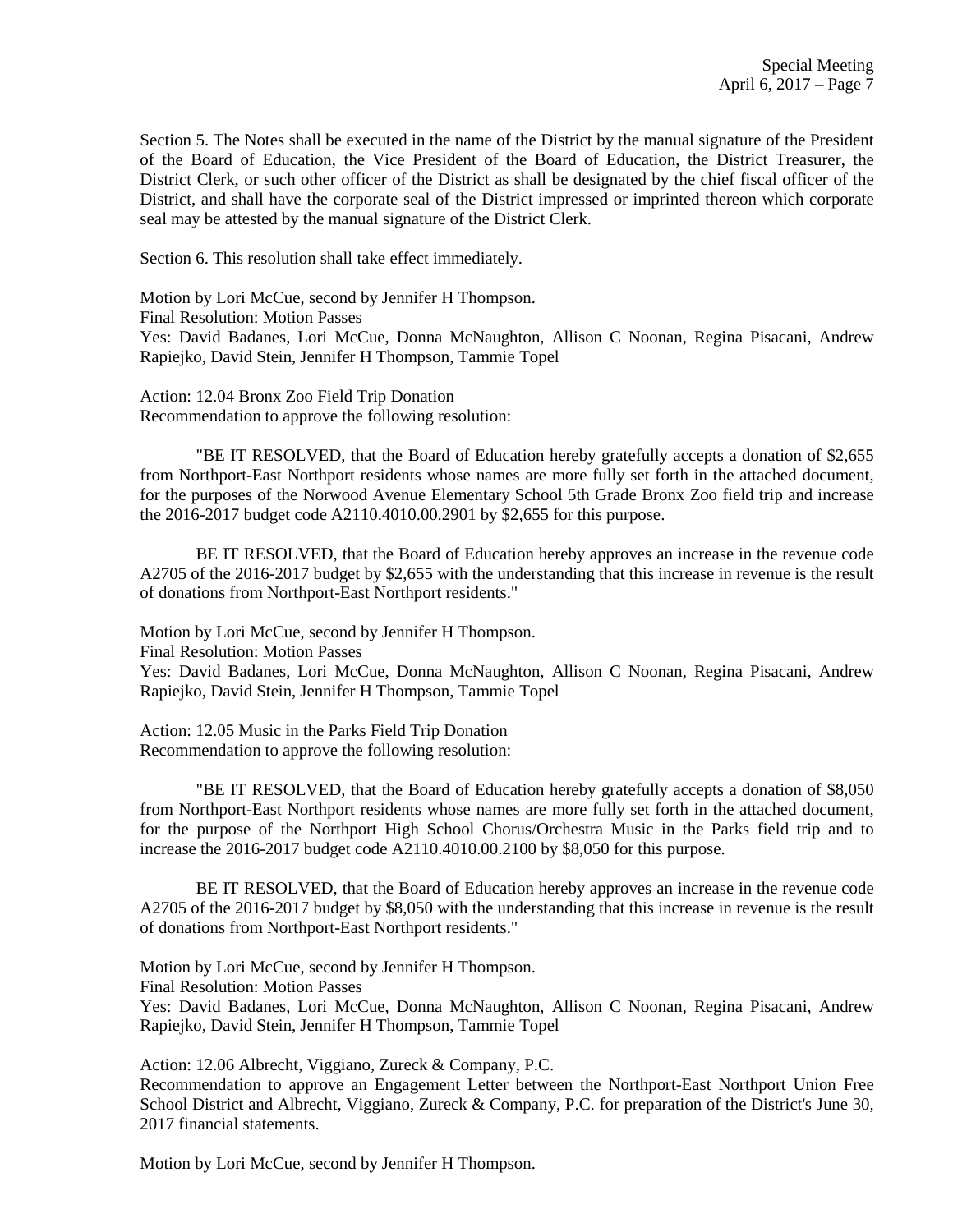Final Resolution: Motion Passes

Yes: David Badanes, Lori McCue, Donna McNaughton, Allison C Noonan, Regina Pisacani, Andrew Rapiejko, David Stein, Jennifer H Thompson, Tammie Topel

Action: 12.07 Musical Theatre International

Recommendation to approve a Production Contract for Seussical Kids between the Northport-East Northport Union Free School District and Music Theatre International's Kids Collection (FAS)

Motion by Lori McCue, second by Jennifer H Thompson.

Final Resolution: Motion Passes

Yes: David Badanes, Lori McCue, Donna McNaughton, Allison C Noonan, Regina Pisacani, Andrew Rapiejko, David Stein, Jennifer H Thompson, Tammie Topel

Action: 12.08 Health Services Contracts

Recommendation to authorize the Board President to sign contracts with the following school districts to provide health services for Northport-East Northport students attending school in that district during the 2016-2017 school year:

- 12.08.1 South Huntington Union Free School District, ninety (90) students attending St. Anthony's High School,  $\textcircled{ }$  \$808.84 = \$72,795.60, one (1) student attending St. Anthony's High School for 20 weeks @  $$20.74 = $414.80$ , twelve (12) students attending Long Island School for the Gifted @  $$808.84 = $9,706.08$ , totaling \$82,916.48
- 12.08.2 Mineola Union Free School District, one (1) student attending Solomon Schechter @ \$770.00, totaling \$770.00

Motion by Lori McCue, second by Jennifer H Thompson.

Final Resolution: Motion Passes

Yes: David Badanes, Lori McCue, Donna McNaughton, Allison C Noonan, Regina Pisacani, Andrew Rapiejko, David Stein, Jennifer H Thompson, Tammie Topel

Action: 12.09 Samaritan Daytop Village, Inc.

Recommendation to approve a 2017-2018 Agreement between the Northport-East Northport Union Free School District and Samaritan Daytop Village, Inc.

Motion by Lori McCue, second by Jennifer H Thompson.

Final Resolution: Motion Passes

Yes: David Badanes, Lori McCue, Donna McNaughton, Allison C Noonan, Regina Pisacani, Andrew Rapiejko, David Stein, Jennifer H Thompson, Tammie Topel

Action: 12.10 Julia Dyckman Andrus Memorial d/b/a Andrus Recommendation to approve a 2017-2018 Agreement between the Northport-East Northport Union Free School District and Julia Dyckman Andrus Memorial d/b/a Andrus (Spec. Ed.)

Motion by Lori McCue, second by Jennifer H Thompson.

Final Resolution: Motion Passes

Yes: David Badanes, Lori McCue, Donna McNaughton, Allison C Noonan, Regina Pisacani, Andrew Rapiejko, David Stein, Jennifer H Thompson, Tammie Topel

Action: 12.11 Brookville Center for Children's Services, Inc.

Recommendation to approve a 2017-2018 Agreement between the Northport-East Northport Union Free School District and Brookville Center for Children's Services, Inc. (Spec. Ed.)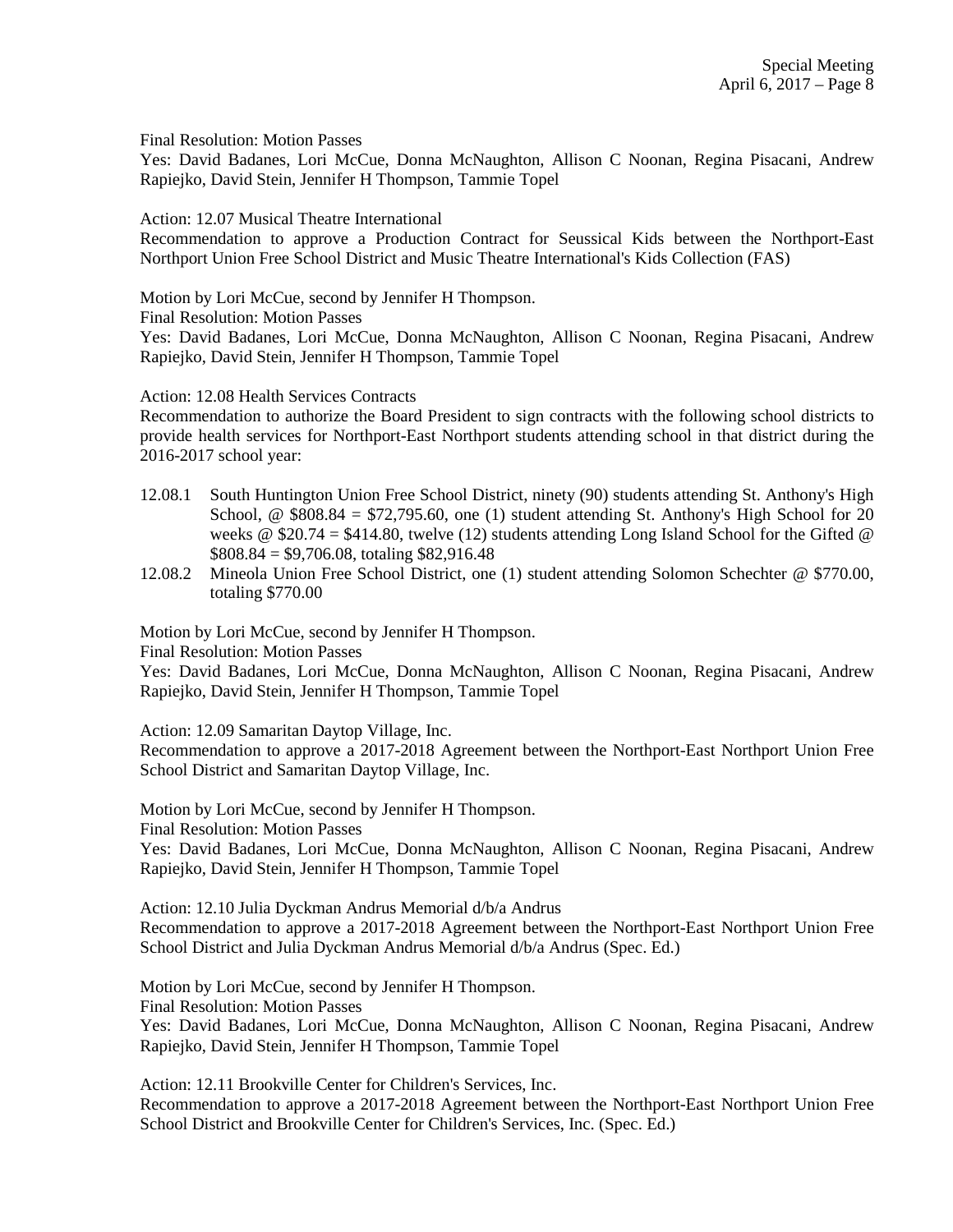Motion by Lori McCue, second by Jennifer H Thompson.

Final Resolution: Motion Passes

Yes: David Badanes, Lori McCue, Donna McNaughton, Allison C Noonan, Regina Pisacani, Andrew Rapiejko, David Stein, Jennifer H Thompson, Tammie Topel

Action: 12.12 White Post Farms

Recommendation to approve a Field Trip Contract between the Northport-East Northport Union Free School District and White Post Farms of Melville (DAS)

Motion by Lori McCue, second by Jennifer H Thompson.

Final Resolution: Motion Passes

Yes: David Badanes, Lori McCue, Donna McNaughton, Allison C Noonan, Regina Pisacani, Andrew Rapiejko, David Stein, Jennifer H Thompson, Tammie Topel

Action: 12.13 Internal Audit Reports

Recommendation to receive the following Internal Audit Reports from R.S. Abrams & Co., LLP:

12.13.1 Internal Audit Report on Human Resources

12.13.2 Internal Audit Report on Payroll Processing

12.13.3 Risk Assessment Update Report for the Period Ending December 31, 2016

Motion by Lori McCue, second by Jennifer H Thompson.

Final Resolution: Motion Passes

Yes: David Badanes, Lori McCue, Donna McNaughton, Allison C Noonan, Regina Pisacani, Andrew Rapiejko, David Stein, Jennifer H Thompson, Tammie Topel

Action: 12.14 BOCES Multi-Year Lease

Recommendation to approve a Multi-Year Lease between the Northport-East Northport Union Free School District and Western Suffolk BOCES under Co-SER A501.020 through Western Suffolk BOCES

Motion by Lori McCue, second by Jennifer H Thompson.

Final Resolution: Motion Passes

Yes: David Badanes, Lori McCue, Donna McNaughton, Allison C Noonan, Regina Pisacani, Andrew Rapiejko, David Stein, Jennifer H Thompson, Tammie Topel

Action: 12.15 Claims Auditor's Report

Recommendation to approve the Claims Auditor's Report for Warrants and Schedule of Claims for payments dated:

March 10, 2017 (Payroll Trust & Agency Warrant), March 15, 2017 (Accounts Payable Warrant), March 24, 2017 (Payroll Trust & Agency Warrant), March 31, 2017 (Accounts Payable Warrant), March 2017 (Claims Audit Report)

Motion by Lori McCue, second by Jennifer H Thompson. Final Resolution: Motion Passes Yes: David Badanes, Lori McCue, Donna McNaughton, Allison C Noonan, Regina Pisacani, Andrew Rapiejko, David Stein, Jennifer H Thompson, Tammie Topel

Action: 12.16 Claims Auditor's Report - Payroll Audit Recommendation to approve Claims Auditor's Report - Payroll Audit for the Payroll Distribution/Audit dated March 10, 2017 (Northport High School)

Motion by Lori McCue, second by Jennifer H Thompson. Final Resolution: Motion Passes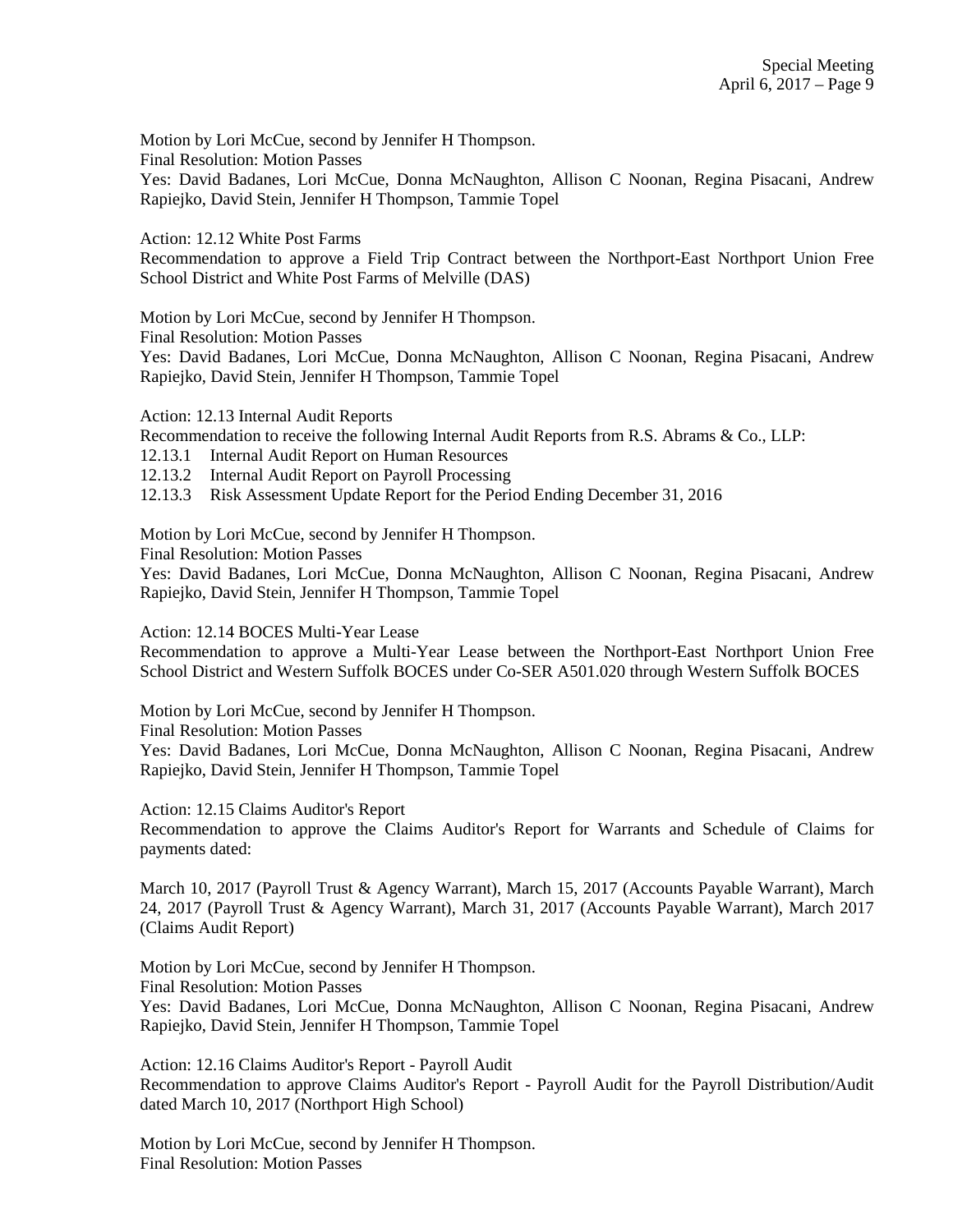Yes: David Badanes, Lori McCue, Donna McNaughton, Allison C Noonan, Regina Pisacani, Andrew Rapiejko, David Stein, Jennifer H Thompson, Tammie Topel

Action: 12.17 Recommendation to approve Treasurer's Report and Monthly Summary of Receipts and Disbursements:

12.17.1 Treasurer's Report for the period February 1, 2017 through February 28, 2017

12.17.2 Monthly Summary of Receipts and Disbursements for February 2017

Motion by Lori McCue, second by Jennifer H Thompson.

Final Resolution: Motion Passes

Yes: David Badanes, Lori McCue, Donna McNaughton, Allison C Noonan, Regina Pisacani, Andrew Rapiejko, David Stein, Jennifer H Thompson, Tammie Topel

Action: 12.18 Schedule of Investments Recommendation to approve the Schedule of Investments as of February 28, 2017

Motion by Lori McCue, second by Jennifer H Thompson. Final Resolution: Motion Passes Yes: David Badanes, Lori McCue, Donna McNaughton, Allison C Noonan, Regina Pisacani, Andrew Rapiejko, David Stein, Jennifer H Thompson, Tammie Topel

Action: 12.19 Collateral Schedule Recommendation to approve the Collateral Schedule as of February 28, 2017

Motion by Lori McCue, second by Jennifer H Thompson. Final Resolution: Motion Passes Yes: David Badanes, Lori McCue, Donna McNaughton, Allison C Noonan, Regina Pisacani, Andrew Rapiejko, David Stein, Jennifer H Thompson, Tammie Topel

Action: 12.20 Bank Reconciliation Report Recommendation to approve the Bank Reconciliation Report for the Month Ended February 28, 2017

Motion by Lori McCue, second by Jennifer H Thompson. Final Resolution: Motion Passes Yes: David Badanes, Lori McCue, Donna McNaughton, Allison C Noonan, Regina Pisacani, Andrew Rapiejko, David Stein, Jennifer H Thompson, Tammie Topel

Action: 12.21 General Fund Projected Cash Flow Statement Recommendation to approve the General Fund Projected Cash Flow Statement for the year ending 2016- 2017, Actual Data July 1, 2016 - February 28, 2017, Estimated Data March 1, 2017 - June 30, 2017

Motion by Lori McCue, second by Jennifer H Thompson. Final Resolution: Motion Passes Yes: David Badanes, Lori McCue, Donna McNaughton, Allison C Noonan, Regina Pisacani, Andrew Rapiejko, David Stein, Jennifer H Thompson, Tammie Topel

Action: 12.22 Monthly Revenue and Budget Status Report - School Lunch Fund Recommendation to approve the Monthly Revenue and Budget Status Report - School Lunch Fund for the Month Ending February 28, 2017

Motion by Lori McCue, second by Jennifer H Thompson. Final Resolution: Motion Passes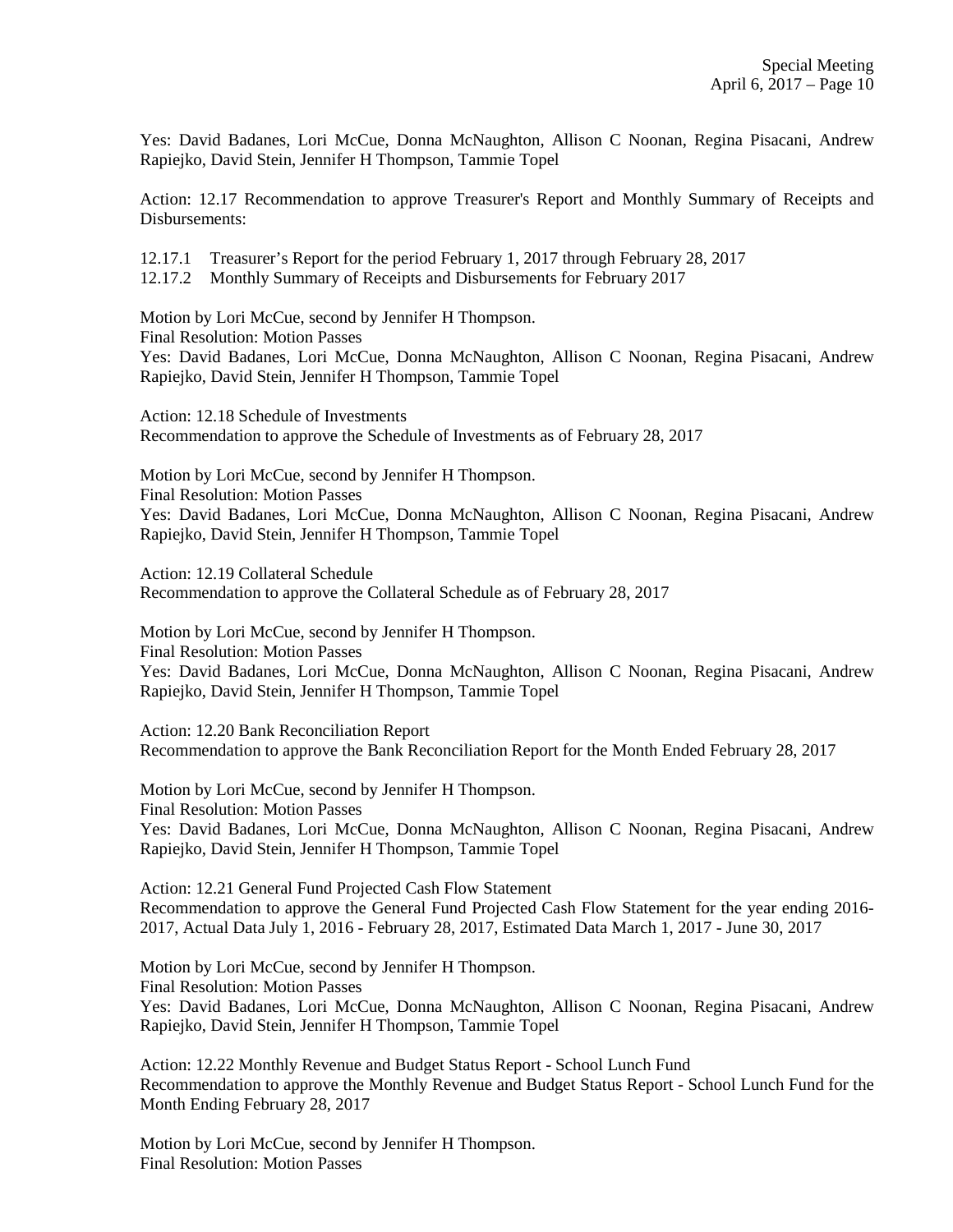Yes: David Badanes, Lori McCue, Donna McNaughton, Allison C Noonan, Regina Pisacani, Andrew Rapiejko, David Stein, Jennifer H Thompson, Tammie Topel

Action: 12.23 Monthly Revenue and Budget Status Report - Special Aid Fund Recommendation to approve the Monthly Revenue and Budget Status Report - Special Aid Fund for the Month Ending February 28, 2017

Motion by Lori McCue, second by Jennifer H Thompson. Final Resolution: Motion Passes Yes: David Badanes, Lori McCue, Donna McNaughton, Allison C Noonan, Regina Pisacani, Andrew Rapiejko, David Stein, Jennifer H Thompson, Tammie Topel

Action: 12.24 Monthly Revenue and Budget Status Report - General Fund Recommendation to approve the Monthly Revenue and Budget Status Report - General Fund for the Month Ending February 28, 2017

Motion by Lori McCue, second by Jennifer H Thompson. Final Resolution: Motion Passes Yes: David Badanes, Lori McCue, Donna McNaughton, Allison C Noonan, Regina Pisacani, Andrew Rapiejko, David Stein, Jennifer H Thompson, Tammie Topel

Action: 12.25 Monthly Revenue and Budget Status Report - Capital Fund Recommendation to approve the Monthly Revenue and Budget Status Report - Capital Fund for the Month Ending February 28, 2017

Motion by Lori McCue, second by Jennifer H Thompson. Final Resolution: Motion Passes Yes: David Badanes, Lori McCue, Donna McNaughton, Allison C Noonan, Regina Pisacani, Andrew Rapiejko, David Stein, Jennifer H Thompson, Tammie Topel

Action: 12.26 School Lunch Profit and Loss Recommendation to approve the School Lunch Profit and Loss Statement for the Month Ending February 28, 2017

Motion by Lori McCue, second by Jennifer H Thompson. Final Resolution: Motion Passes Yes: David Badanes, Lori McCue, Donna McNaughton, Allison C Noonan, Regina Pisacani, Andrew Rapiejko, David Stein, Jennifer H Thompson, Tammie Topel

Action: 12.27 Transfer of Capital Fund Appropriations Recommendation to approve Transfer of Capital Fund Appropriations in the 2016-2017 fiscal year

Motion by Lori McCue, second by Jennifer H Thompson. Final Resolution: Motion Passes Yes: David Badanes, Lori McCue, Donna McNaughton, Allison C Noonan, Regina Pisacani, Andrew Rapiejko, David Stein, Jennifer H Thompson, Tammie Topel

Action: 12.28 Districtwide Five Year Capital Project Improvement Plan Recommendation to receive the Districtwide Five Year Capital Project Improvement Plan for the fiscal years 2015-2016 to 2020-2021

Motion by Lori McCue, second by Jennifer H Thompson. Final Resolution: Motion Passes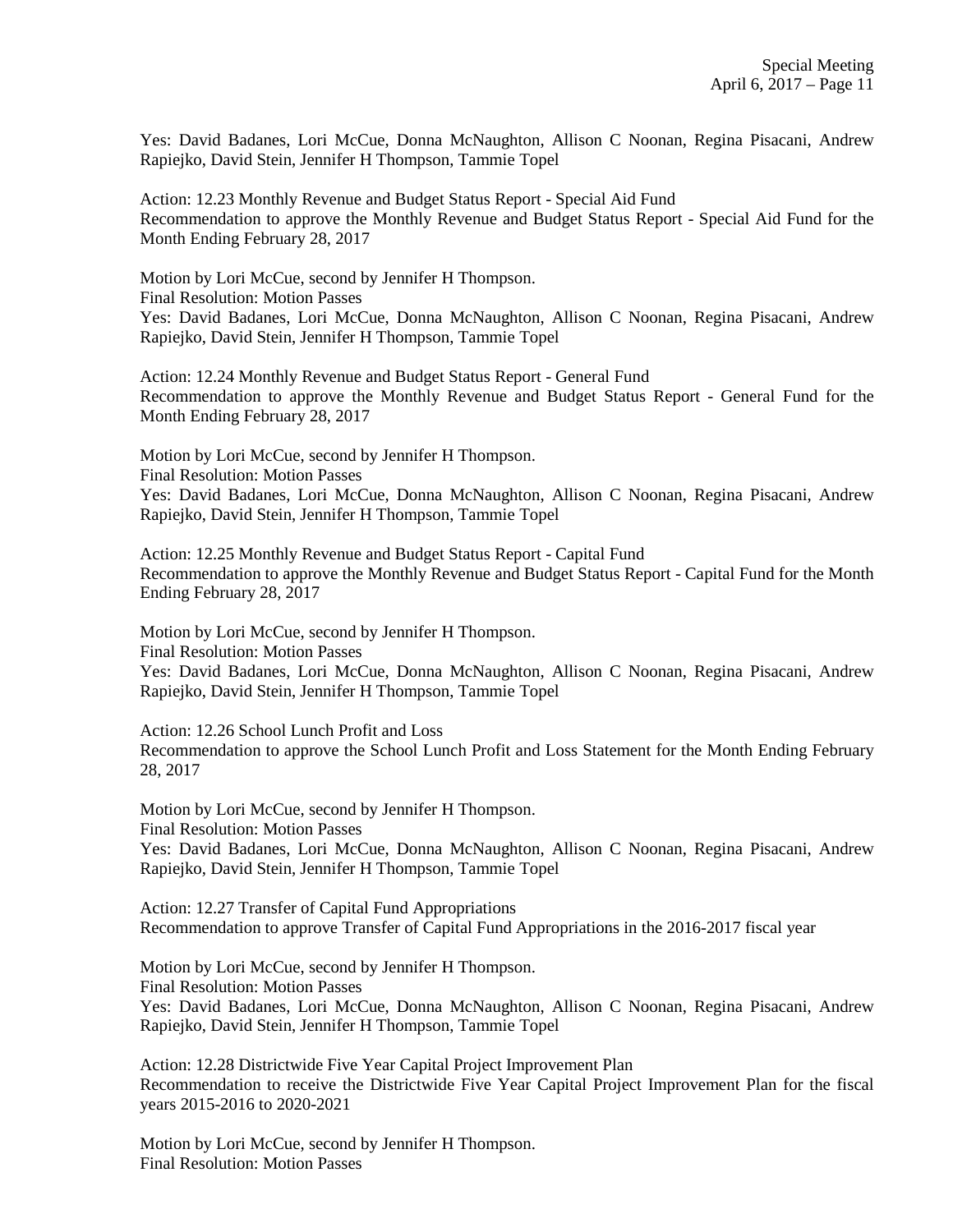Yes: David Badanes, Lori McCue, Donna McNaughton, Allison C Noonan, Regina Pisacani, Andrew Rapiejko, David Stein, Jennifer H Thompson, Tammie Topel

Action: 12.29 New York City Field Trip Donation Recommendation to approve the following resolution:

"RESOLVED, that the Board of Education accept the donation of \$1,596.94 toward the cost of the 5th Grade field trip to New York City and increase the 2016-2017 budget code A2110.4010.00.2901 by \$1,596.94 for this purpose.

RESOLVED, that the Board of Education hereby approves an increase in the revenue code A2705 of the 2016-2017 budget by \$1,596.94 with the understanding that this increase in revenue is the result of the Dickinson Avenue Elementary School participation in the Stop and Shop A+ School Rewards Program, Target Take Charge of Education Program, Coca-Cola Refreshments and The Benevity Community Impact Fund."

Motion by Lori McCue, second by Jennifer H Thompson.

Final Resolution: Motion Passes

Yes: David Badanes, Lori McCue, Donna McNaughton, Allison C Noonan, Regina Pisacani, Andrew Rapiejko, David Stein, Jennifer H Thompson, Tammie Topel

Action: 12.30 Urban Studies Field Trip Donation Recommendation to approve the following resolution:

"BE IT RESOLVED, that the Board of Education hereby gratefully accepts a donation of \$225 from Northport-East Northport residents whose names are more fully set forth in the attached document, for the purposes of covering the cost of transportation for the Northport High School Urban Studies class field trip on April 18, 2017 and increase the 2016-2017 budget code A2110.4161.30.2903 by \$225 for this purpose.

BE IT RESOLVED, that the Board of Education hereby approves an increase in the revenue code A2705 of the 2016-2017 budget by \$225 with the understanding that this increase in revenue is the result of donations from Northport-East Northport residents."

Motion by Lori McCue, second by Jennifer H Thompson.

Final Resolution: Motion Passes

Yes: David Badanes, Lori McCue, Donna McNaughton, Allison C Noonan, Regina Pisacani, Andrew Rapiejko, David Stein, Jennifer H Thompson, Tammie Topel

Action: 12.31 Transfer of General Fund Appropriations Recommendation to approve Transfer of General Fund Appropriations in the fiscal year 2016-2017

Motion by Lori McCue, second by Jennifer H Thompson. Final Resolution: Motion Passes Yes: David Badanes, Lori McCue, Donna McNaughton, Allison C Noonan, Regina Pisacani, Andrew Rapiejko, David Stein, Jennifer H Thompson, Tammie Topel

## **13. SUPERINTENDENT'S REPORT - FOR INFORMATION ONLY**

Information: 13.01 Schedule H - Use of Facilities